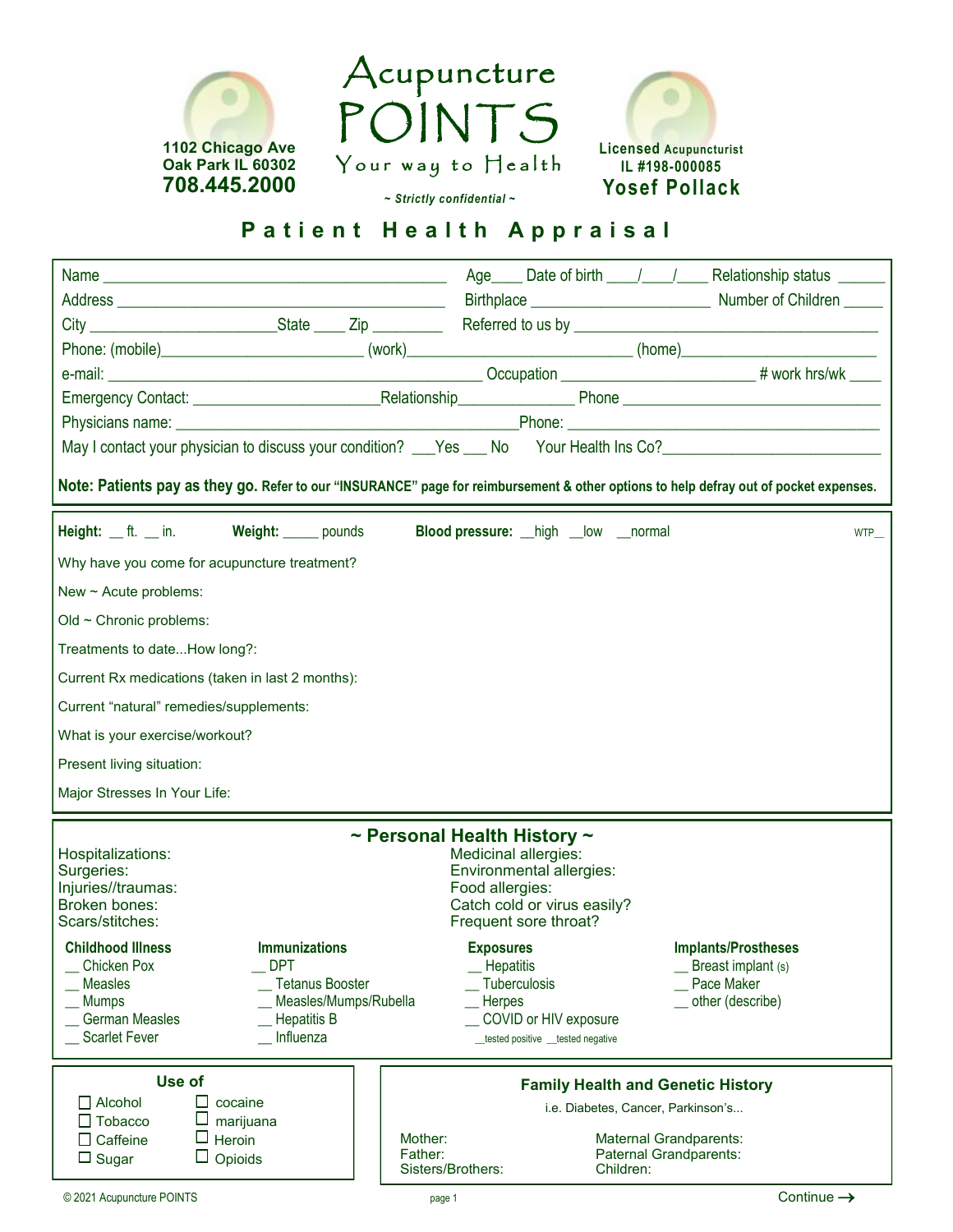## **"General Body Check"**

| PAIN  is it                                                                                                                                                                                                                                                                                                                                                          | <b>CIRCULATION:</b>                                                                                                                                                                                                                                                                                                                                                                         |                                                                                                                                                                                                                                                                                                                                              | <b>HEADACHES</b>                                                                                              |                                                                                                                                                                                                                                                                                                                                           |  |
|----------------------------------------------------------------------------------------------------------------------------------------------------------------------------------------------------------------------------------------------------------------------------------------------------------------------------------------------------------------------|---------------------------------------------------------------------------------------------------------------------------------------------------------------------------------------------------------------------------------------------------------------------------------------------------------------------------------------------------------------------------------------------|----------------------------------------------------------------------------------------------------------------------------------------------------------------------------------------------------------------------------------------------------------------------------------------------------------------------------------------------|---------------------------------------------------------------------------------------------------------------|-------------------------------------------------------------------------------------------------------------------------------------------------------------------------------------------------------------------------------------------------------------------------------------------------------------------------------------------|--|
| sharp/stabbing:<br>dull/aches:<br>П<br>localized:<br>П<br>crampish:<br>O<br>$\Box$<br>moving/tingling:                                                                                                                                                                                                                                                               | numbness<br>П<br>cold areas<br>П<br>Reynaud's disease<br>hot areas<br>$\Box$<br>bruise easily                                                                                                                                                                                                                                                                                               | $\Box$ varicosity<br>$\Box$ phlebitis<br>$\Box$ postural hypotension<br>(feel faint if you stand<br>quickly or too long)                                                                                                                                                                                                                     |                                                                                                               | $\Box$ Migraine<br>$\Box$ Cluster headaches w/Allergies<br>$\Box$ Headaches with nausea<br>$\Box$ Frontal $\Box$ Temples $\Box$ Occipital                                                                                                                                                                                                 |  |
| <b>MENTAL/NEUROLOGIC</b><br>$\Box$ slow thinking<br>$\Box$ fast thinking<br>$\Box$ forgetful<br>$\Box$ lack concentration<br>$\Box$ vertigo<br>$\square$ seizures                                                                                                                                                                                                    | <b>EMOTIONAL PROBLEMS</b><br>$\Box$ depression<br>$\Box$ anxiety-heart palpitations<br>$\Box$ panic attacks<br>$\Box$ phobias<br>$\Box$ mania stress<br>$\Box$ irritable/angry                                                                                                                                                                                                              | <b>EYES</b><br>$\Box$ vision problems<br>$\Box$ blurry vision<br>$\Box$ photosensitivity<br>$\Box$ infections<br>dryness<br>П<br>$\Box$ redness<br>$\Box$ pain behind eyes                                                                                                                                                                   | <b>EARS</b><br>hearing loss<br>П<br>tinnitus<br>П<br>frequent<br>infections<br>clogged<br>Ц<br>$\Box$ popping | <b>NOSE</b><br>$\Box$ sinus infections<br>$\Box$ sinusitis<br>$\Box$ postnasal drip<br>$\Box$ deviated septum<br>$\Box$ loss of smell<br>$\Box$ bleeding<br>$\Box$ allergy/sniffles                                                                                                                                                       |  |
| <b>SKIN</b>                                                                                                                                                                                                                                                                                                                                                          | <b>HAIR</b>                                                                                                                                                                                                                                                                                                                                                                                 | <b>NAILS (FINGERS/TOES)</b>                                                                                                                                                                                                                                                                                                                  |                                                                                                               | <b>TONGUE</b>                                                                                                                                                                                                                                                                                                                             |  |
| $\Box$ acne<br>$\Box$ hives<br>$\Box$ itching<br>$\Box$ rashes<br>$\Box$ eczema                                                                                                                                                                                                                                                                                      | $\Box$ dryness<br>$\Box$ hair loss<br>$\Box$ alopecia<br>$\Box$ premature graying                                                                                                                                                                                                                                                                                                           | $\Box$ dry<br>$\Box$ brittle<br>$\Box$ cracks/                                                                                                                                                                                                                                                                                               | $\Box$ discolored<br>$\Box$ infected<br>$\Box$ ingrown                                                        | $\Box$ peeling areas<br>$\square$ sores/blisters<br><b>O</b> sensitivity                                                                                                                                                                                                                                                                  |  |
| <b>MOUTH</b><br>$\Box$ lips chapped<br>$\Box$ cold sores<br>$\hfill\Box$ bleeding gums<br>$\Box$ periodontitis<br>$\Box$ lots of cavities<br>$\Box$ silver fillings<br>$\Box$ teeth loose<br>$\Box$ teeth hurt/ache<br>$\Box$ without cavities<br>Temporo-Mandibular<br>Joint (TMJ) problems                                                                         | <b>THROAT</b><br>$\Box$ dry<br>$\Box$ itchy<br>$\Box$ sore<br>$\Box$ hot<br>$\Box$ excess mucus<br>$\Box$ swollen glands<br>$\Box$ tight<br>$\Box$ thyroid<br><b>VOICE</b><br>$\Box$ hoarseness<br>$\Box$ stuttering                                                                                                                                                                        | <b>BLOOD TESTS WITH</b><br><b>IRREGULAR RESULTS:</b><br>high cholesterol<br>П<br>hyperthyroid (high)<br>П.<br>hypothyroid (low)<br>$\Box$<br>diabetes<br>0.<br>$\Box$ high blood sugar<br>$\Box$ hypoglycemic<br>low blood sugar<br>anemia<br>П.<br>Candida/yeast<br>$\Box$                                                                  |                                                                                                               | <b>AUTONOMIC NERVOUS SYSTEM</b><br>$\Box$ low blood pressure<br>high blood pressure<br>$\Box$ cold hands/feet<br>night sweats<br>$\Box$ sweat easily<br>$\Box$ particular areas:<br>$\Box$ never sweat<br>$\Box$ often hot<br>$\Box$ often cold<br>$\Box$ slow pulse (less than 60)<br>$\Box$ fast pulse (more than 100)                  |  |
| <b>HEART &amp; LUNGS</b><br>$\square$ asthma<br>$\Box$ shallow breathing<br>$\Box$ short of breath:<br><b>D</b> on exertion<br>$\blacksquare$ at rest<br><b>□</b> when lying down<br>$\Box$ pressure on chest<br>$\Box$ cough<br>$\Box$ chronic bronchitis<br>$\Box$ phlegm/mucus<br>$\Box$ frequent colds<br>$\Box$ mitral valve prolapse<br>$\square$ palpitations | <b>DIGESTION CONT'D.</b><br>$\Box$ belching<br>$\Box$ rumbling sounds<br>$\Box$ heartburn<br>$\Box$ ulcer<br>$\Box$ lack of stomach acid<br>$\Box$ can't digest fats<br>$\Box$ hiccups<br>$\Box$ hiatal hernia<br>$\Box$ stomach problems<br>$\Box$ liver problems<br>$\Box$ spleen problems<br>$\Box$ gall bladder problems<br>$\Box$ pancreas problems<br>$\Box$ large intestine problems | <b>DIGESTION CONT'D.</b><br>$\square$ blood in stool<br>$\Box$ Irritable Bowel Syndrome<br>$\Box$ Hemorrhoids $\Box$ itching<br>$\Box$ burning $\Box$ bleeding<br>$\Box$ flatulence<br>$\Box$ hernia<br><b>URINATION</b><br>$\Box$ kidneys<br>$\Box$ adrenal<br>$\Box$ bladder<br>$\Box$ frequent urge to urinate<br>$\Box$ scanty urination |                                                                                                               | <b>MUSCULO-SKELETAL</b><br>$\Box$ rheumatism<br>$\Box$ arthritis<br>$\Box$ connective tissue<br>$\Box$ ligament disease<br>$\Box$ lupus erythematosus<br>$\Box$ upper back/spine<br>$\Box$ mid back/spine<br>$\Box$ lumbar spine<br>$\Box$ whiplash<br>$\Box$ neck<br>$\square$ shoulders<br>$\Box$ arms<br>$\Box$ wrists<br>$\Box$ hands |  |
| <b>DIGESTION</b><br>$\Box$ have no appetite<br>$\Box$ good appetite<br>$\Box$ nausea<br>$\Box$ vomiting<br>$\square$ easily get carsick<br>$\Box$ easily get air sick<br>$\square$ easily get seasick                                                                                                                                                                | $\Box$ sm. intestines problems<br>$\Box$ colitis<br>$\Box$ Crohn's disease<br>$\Box$ appendix<br>$\Box$ ileocecal valve<br>diarrhea<br>Π<br>$\Box$ constipation<br>$\Box$ undigested food in stool                                                                                                                                                                                          | $\Box$ urinary tract infections<br>$\blacksquare$ Frequent<br>Pain or Discomfort<br>color of urine:<br>$\square$ golden yellow<br>$\Box$ pale<br>$\Box$ deep yellow/orange<br>$\Box$ stones<br>$\Box$ strong odor                                                                                                                            |                                                                                                               | $\Box$ fingers<br>$\Box$ rib cage<br>$\Box$ pelvis sacrum<br>$\Box$ coccyx<br>$\Box$ hips<br>$\Box$ knees<br>$\Box$ feet<br>$\Box$ shins<br>$\square$ ankles<br>$\Box$ toes                                                                                                                                                               |  |